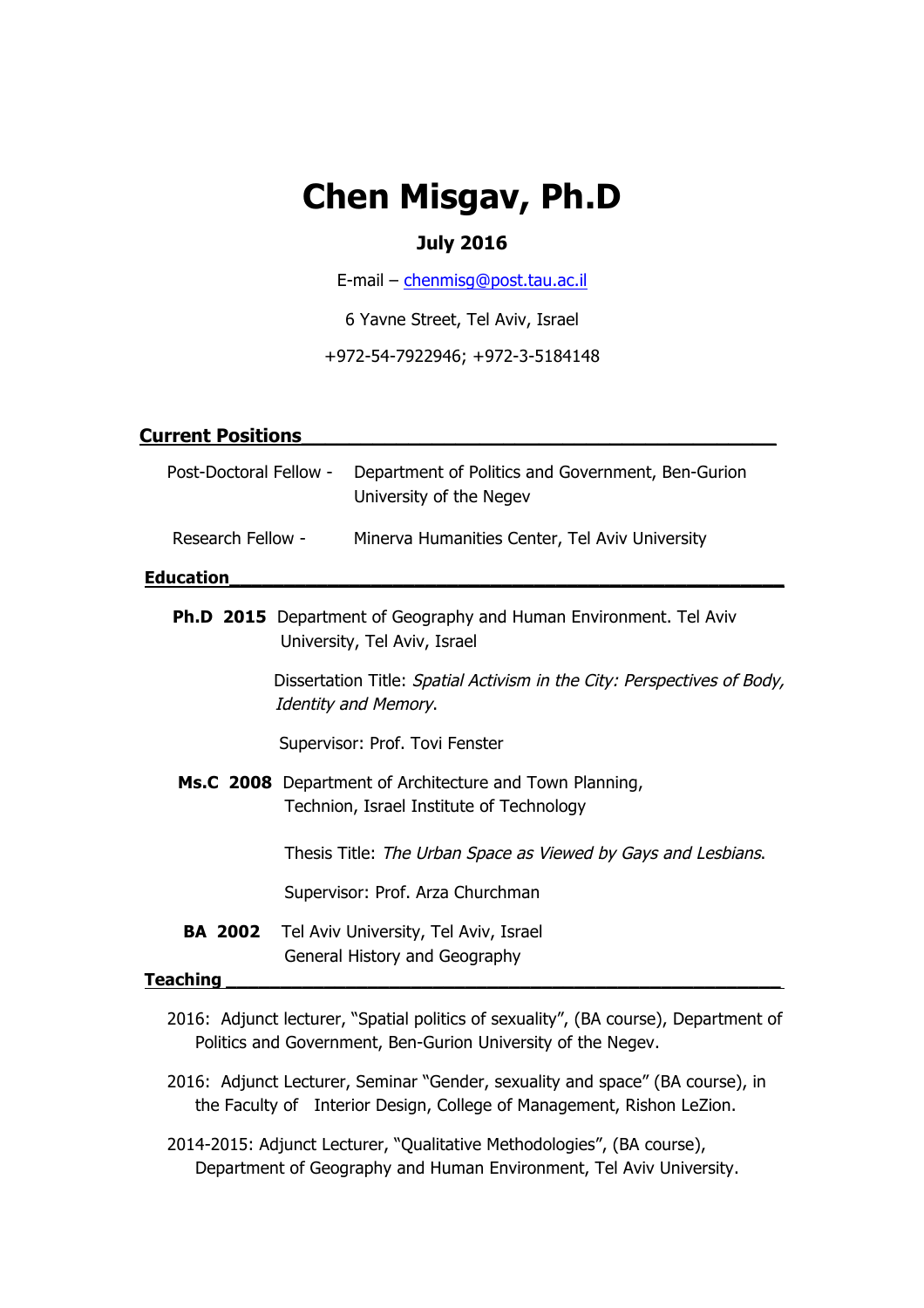- 2014-2015: Adjunct Lecturer "Urban Activism" (Community-Academia project together with Shatil organization), MA program on Urban Design, Bezalel Academy of Arts and Design, Jerusalem.
- 2013-2014: Adjunct Lecturer, "Qualitative research methods" (BA course), School of Social Work, Sapir College.
- 2012-2014: Adjunct Lecture, "Spaces of identity, activism and planning", (BA course), Department of Geography and Human Environment, Tel Aviv University.
- 2012: Adjunct lecturer (with Prof. Tovi Fenster and Dr. Efrat Eizenberg), "Planning with Communities", (MA course), Department of Geography and Human Environment, Tel Aviv University.
- 2011-2012: Teaching Assistant, "Introduction to social and cultural geographies", (BA course), Department of Geography and Human Environment, Tel Aviv University.

## **Research and Development\_\_\_\_\_\_\_\_\_\_\_\_\_\_\_\_\_\_\_\_\_\_\_\_\_\_\_\_\_\_\_\_\_\_\_\_\_**

- 2014: Present: Coordinator of the Shatil and Porter Internship program, Porter School of Environmental Studies, Tel Aviv University.
- 2014: Present: Research Coordinator for "The Political Lexicon" research group, Minerva Center for the Humanities, Tel Aviv University.
- PECLAB (Planning with Communities for the Environment Research Laboratory) Coordinator, Department of Geography and Human Environment, Tel Aviv University, 2009-2013).

## **Publications\_\_\_\_\_\_\_\_\_\_\_\_\_\_\_\_\_\_\_\_\_\_\_\_\_\_\_\_\_\_\_\_\_\_\_\_\_\_\_\_\_\_\_\_\_\_\_\_\_**

## **Editing**

1. Blumen, O, Fenster, T and Misgav, C (2013). Guest editors of Special Issue on Gender and Geography of Hagar - Studies in Culture, Polity and Identities. 11(1). 188 pages.

## **Articles in Peer-Review Journals – Published**

- 1. Misgav, C. and Fenster, T. (2016). "Spatial memory", Mafte'akh Lexical Review of Political Taught, 10:25-52 (Hebrew).
- 2. Misgav, C (2016) "Between complicity and subversion: Spatial politics and activism in the municipal LGBT Center". The Public Sphere, 10: 64-94 (Hebrew).
- 3. Misgav, C (2016). "Some spatial politics of queer-feminist Research: personal reflections from the field". Journal of Homosexuality. 63(5): 719-739 (Q1,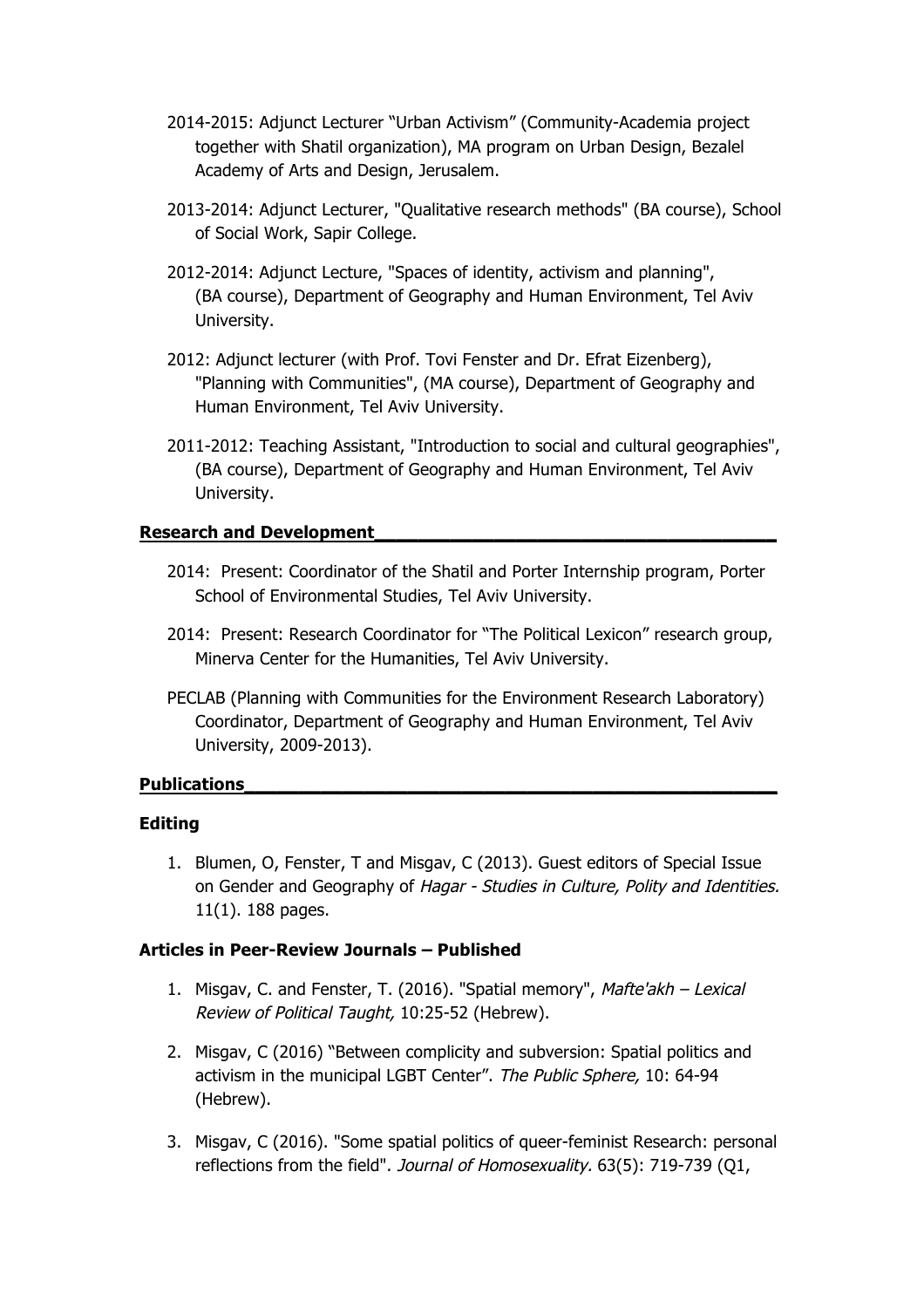journal ranking 0.88, reported by SJR; impact factor 0.953, 5-Year Impact Factor 1.518)

- 4. Misgav, C (2015) "Activism, identity and space in Israel/Palestine: Three Perspectives" (review essay), Theory and Criticism, 45: 217-132 (Hebrew)
- 5. Misgav, C (2015) "With the current, against the wind: Constructing spatial activism and radical politics in Tel Aviv's LGBT Community Center". ACME: An International E-Journal for Critical Geography, 14(4):1208-1234. (Q1, journal ranking 0.58, reported by SJR)
- 6. Fenster, T and Misgav, C (2015) "The protest within the protest? Political spaces of feminism and ethnicities in the 2011 Israeli Protest Movement". Women's Studies International Forum. 52:20-29(Q2, journal ranking 0.366, reported by SJR; impact factor 0.468, 5 years impact factor 0.657)
- 7. Misgav, C (2015). "Planning, justice and LGBT urban politics: The case of Tel Aviv's Gay-Center". Tichnon – Journal of the Israeli Planning Association (special issue on planning and justice edited by Oren Yiftachel and Rani Mendelbaum). Vol 12, Issue 1: 180-195. (Hebrew).
- 8. Fenster, T and Misgav, C (2014). "Memory and place in participatory planning". Journal of Planning Theory and Practice. Vol. 15, Issue 3: 349-369. (Q1, journal ranking 0.55, reported by SJR).
- 9. Misgav, C (2014). "Mizrachiot". Mafte'akh Lexical Review of Political Taught, Vol. 8: 67-96 (Hebrew).
- 10. Misgav, C and Johnston, L (2014). "Dirty dancing: The (non) fluid geographies of a queer night club in Tel Aviv". Social & Cultural Geography, 15(7): 730-746. (Q1, journal ranking 1.73, reported by SJR; impact factor 1.315)
- 11. Misgav, C and Fenster, T (2014). "The right to the city and spatial activism: The case of the Levinski Protest Camp". The Public Sphere (Hebrew), 8: 9-33.
- 12. Blumen, O, Fenster, T and Misgav, C (2013). "The body within home and domesticity – gendered diversity". Hagar - Studies in Culture, Polity and Identities, 11(1): 6-19.
- 13. Misgav, C (2013). "Shedding light on Israel's backyard": The tent protest in the context of urban periphery". Theory and Criticism, 41: 95-113 (Hebrew).
- 14. Martigani, F and Misgav, C (2011). "Next year in Tel Aviv": Queering the representations from the "Inside" and the "Outside". Bollettino Della Societa Geografica Italiana XIII Vol IV: 61-71. (Italian).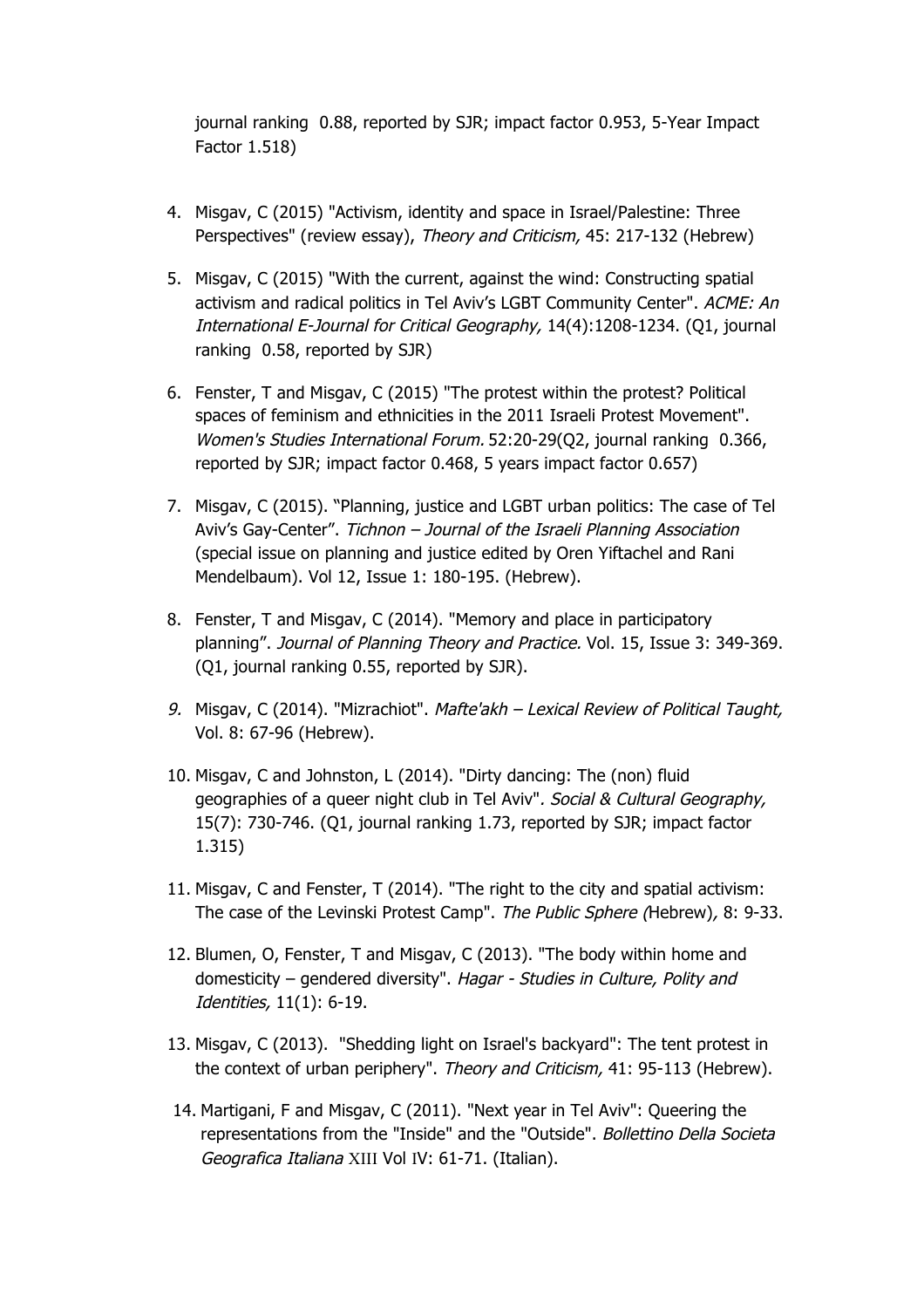# **Articles – Accepted**

1. Misgav, C. (accepted). "Gay-Riatrics: Spatial politics and activism of elderly gay men in Tel-Aviv's Gay Community Center", Gender, Place and Culture: A Journal of Feminist Geography (Q1, journal ranking 1.319, reported by SJR; impact factor 1.183)

# **Articles in Peer-Review Journals – Submitted**

- 2. Misgav, C. (under revision). "Planning, justice and LGBT urban politics in Tel Aviv: A queer dilemma", submitted to Planning Theory (Q1, journal ranking 1.338, reported by SJR; impact factor 1.186)
- 3. Misgav, C. and Fenster, T. (submitted) "Day by Day Protest by Protest: Temporal activism and the feminist Mizrahi right to the city", invited contribution to special issue of cities, edited by Ellena Vaccelli and Eleanor Kofman.
- 4. Sasson-Levy, O. and Misgav, C.(submitted) "Gender Research in Israel: Between Nationalism and Neo-Liberalism", invited contribution to special issue of Megamot (Hebrew).

# **Articles – in Progress**

5. Misgav, C and Hartal, G (in progress) "Queer movements in Tel-Aviv and Jerusalem: A comparative discussion", invited contribution to: Yacobi, H and Nsasra, M (eds), Routledge Handbook on Middle Eastern Cities, London and New-York: Routledge.

# **Book Chapters**

- 1. Misgav, C. (2016). "Radical activism and autonomous contestation 'from within': The LGBT Community Center in Tel Aviv" In: Brown, G and Browne K (eds), Routledge Research Companion for the Geography of Sex and Sexuality, London: Asgate. Pp. 105-115.
- 2. Misgav, C. and Fenster, T. (2014). "The right to the city of tomorrow: Spatial activism in Levinski Protest Camp". In: Fenster, T. and Shlomo, O. (eds), Cities of Tomorrow: Planning, Justice and Sustainability Today? Tel-Aviv: Hakibutz Hameohad, Urbani (Hebrew).pp. 109-124.
- 3. Misgav, C. (2014). "Feminism, queer theory and geographical research: Epistemological and methodological discussion". In: Krumer-Nevo, M., Lavi-Agai, M. and Hacker, D. (eds), Feminist Research Methodologies. Tel-Aviv: Hakibutz Hameohad, Migdarim (Hebrew).pp. 151-171.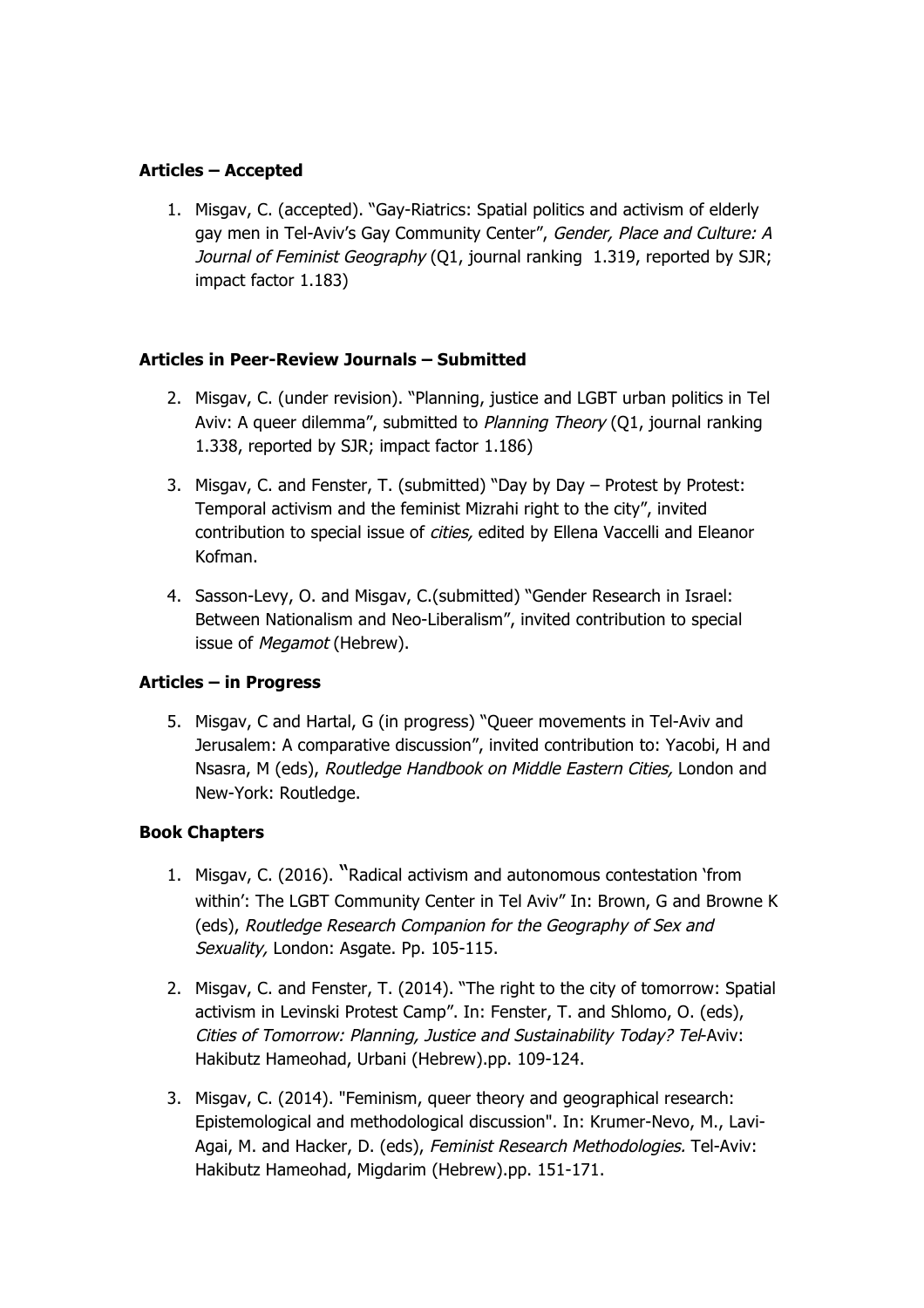- 4. Misgav, C. (2013). "Border Crossing". In: Gordon, U and Greitzer, O (eds), Anarchist Against the Wall: Direct Action and Solidarity with the Palestinian Popular Struggle. New-York: IAS – Institute of Anarchist Studies and AK Press.
- 5. Misgav, C. (2013). "Levinski". In: Minerva Institute and The Lexicon Research Group for Political thought, The Political Lexicon of the Social Protest, Israel (2011). Hakibutz Hameohad, Kav-Adom. (Hebrew).pp. 157-165

## **Book Reviews**

- 1. Misgav, C (forthcoming). Alexander Koensler, "Israeli-Palestinian Activism: Shifting paradigms**"**, Farnham: Ashgate. Israeli Sociology.
- 2. Misgav, C (forthcoming). Maginn, P.J and Steinmetz, C (eds), "(Sub)Urban Sexualities: Geographies and Regulation of the Sex Industry". London and new-York: Routledge. Geography Research Forum.
- 3. Misgav, C. (2016). Lavie Smadar, "Wrapped In the flag of Israel: Mizrahi single mothers and bureaucratic torture", New-York and Oxford: Berghahn Books. Social Security (Bitachon Socialy), 99: 156-159 (Hebrew).
- 4. Misgav, C. (2015). Browne, K. and Bakshi, L., "Ordinary in Brighton? LGBT, activism and the city", London: Ashgate. Gender, Place and Culture: A Journal of Feminist Geography. DOI: 10.1080/0966369X.2015.1047576
- 5. Preser, R. and Misgav, C. (2015). Sarah Schulman, "Israel/Palestine and the Queer International". Durham: Duke University Press. Journal of Middle East Women Studies, 11(1):11-113.
- 6. Misgav, C. (2013). Hubbard, Phil. "Cities and Sexualities". NY: Routledge. Hagar - Studies in Culture, Polity and Identities, 11(1): pp. 181-183.
- 7. Misgav, C. (2013). Svirsky, Marcelo, "Arab Jewish Activism in Israel -Palestine", UK: Ashgate. Israeli Sociology, 15(1), pp194-196 (Hebrew).
- 8. Misgav, C. (2012). Isachar, Hedva, "Contrarians Sketches of the feminist left counterculture in Israel", Tel-Aviv, Resling. The Public Sphere, summer 2012, vol. 6, pp 195-199.

# **Other Publications and Reports**

- 1. Misgav C. (2014). Spatial Activism. "Masqueraded concept", The Bulletin of the Israeli Association of Sociology, number 46, December 2014.
- 2. Misgav, C. and Ferdman, A. (2012). "Peter Marcuse in Beit-Haam". 0618, Student journal of the Department of Philosophy, Tel-Aviv University, Vol 1, pp 45-48. (Hebrew)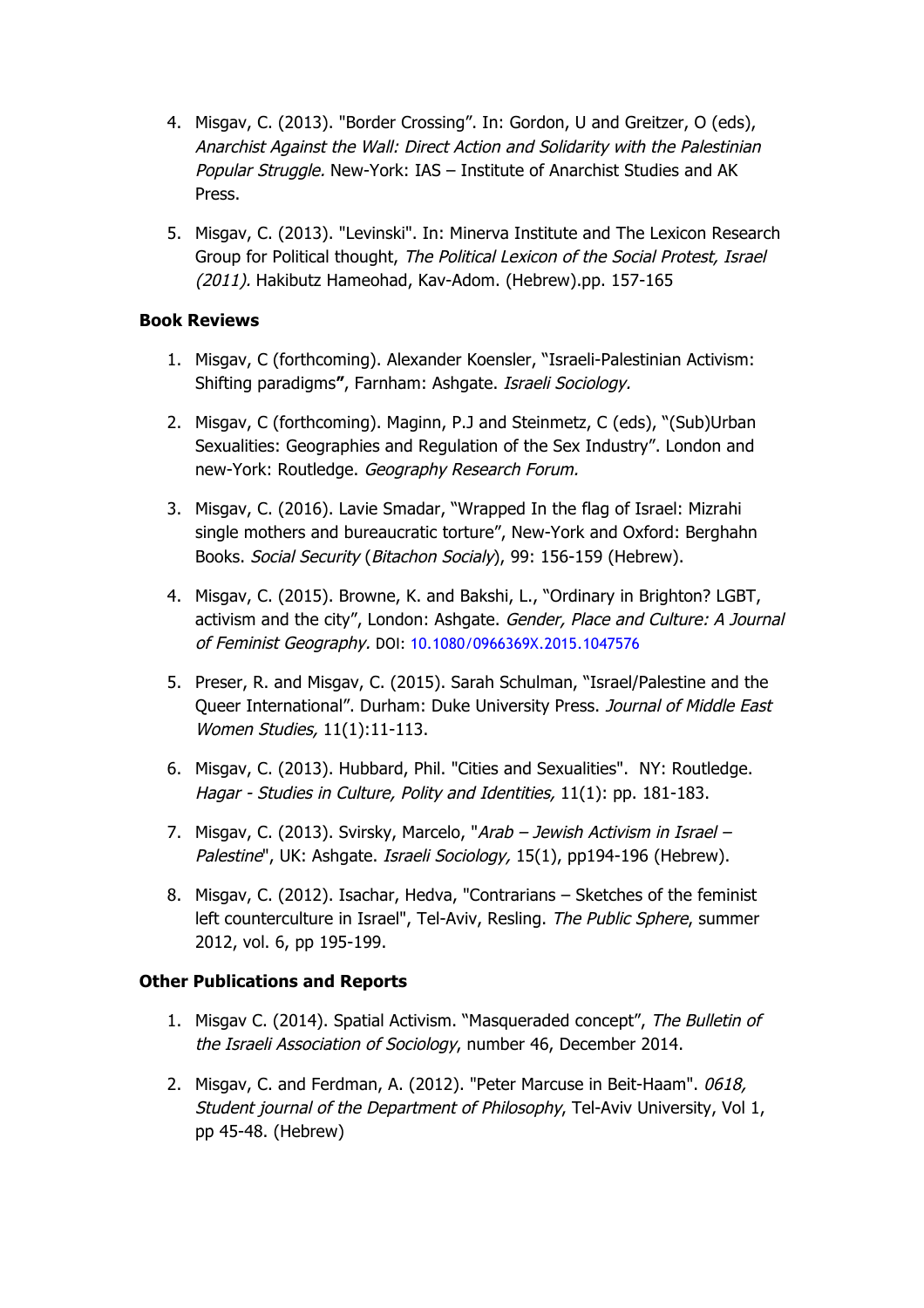- 3. Misgav, C. and Reznitski, O. (2011). "Meonot-Yam, Bat-Yam: Planning Review". Scientific report submitted to the Strategic Planning Department, Bat-Yam Municipality, Israel.(Hebrew)
- 4. Fenster, T, Eizenberg, E., Kulka, T., Misgav, C. and Butbul, R. (2011). "Opportunity: Residents planning for themselves". Scientific report submitted to the Strategic Planning Department, Bat-Yam Municipality, Israel.(Hebrew)

## **Conference Presentations\_\_\_\_\_\_\_\_\_\_\_\_\_\_\_\_\_\_\_\_\_\_\_\_\_\_\_\_\_\_\_\_\_\_\_\_\_\_\_**

- 1. "Planning, Justice and LGBT Politics in Tel Aviv". The III European Geography of Sexuality Conference, (Sept., 2015) Sapienza University di Roma, Rome, Italy.
- 2. "Spatial Memory". The Lexicon: Lexical Conference of Critical Political Thoughts, (Jan., 2015), Tel Aviv University, (with Tovi Fenster).
- 3. "Planning, Justice and LGBT Politics in the City: The Case Study of Tel Aviv's, Gay Center". The Annual Conference of the Israel Association for Environmental Planning, (Feb., 2015), Ben-Gurion University of the Negev.
- 4. "Some spatial politics of queer-feminist research: Personal reflections from the field". Gendered Rights to the City Intersections of Identity & Power, Feminist Geography Conference, (April, 2015), University of Wisconsin, Milwaukee, WI, USA, (Pre-AAG IGU Gender & Geography Commission Conference).
- 5. "Gay-Riatric: Spatial politics and activism of elderly gay men in Tel-Aviv's LGBT Center", AAG annual meeting (Association of American Geographer), (April, 2015) Chicago, IL., USA.
- 6. "Planning, justice and LGBT urban politics in Tel Aviv: A queer dilemma", The III European geography of Sexuality Conference, (Sept., 2015), (Sapienza University di Roma, Rome, Italy.
- 7. The spatial past of a place in a planning project with communities: Community, planning and memory". The Annual Conference of the Israel Association for Environmental Planning, (Feb., 2014), The Hebrew University of Jerusalem (with Tovi Fenster).
- 8. "Ethnography, geography and body in the research of the Israeli social protest in the summer, 2011". Conference of the Israeli Center for Qualitative Research, (Feb., 2014), Ben-Gurion University of the Negev, Israel.
- 9. "With the current, against the wind": The spatial activism and radical activism of Trans in the Center Group". "Another Sex" Conference for LGBT Studies and Queer Theory, (June, 2014), Tel-Aviv University and Ben-Gurion University of the Negev. (Paper received the Moran Zafrir Prize of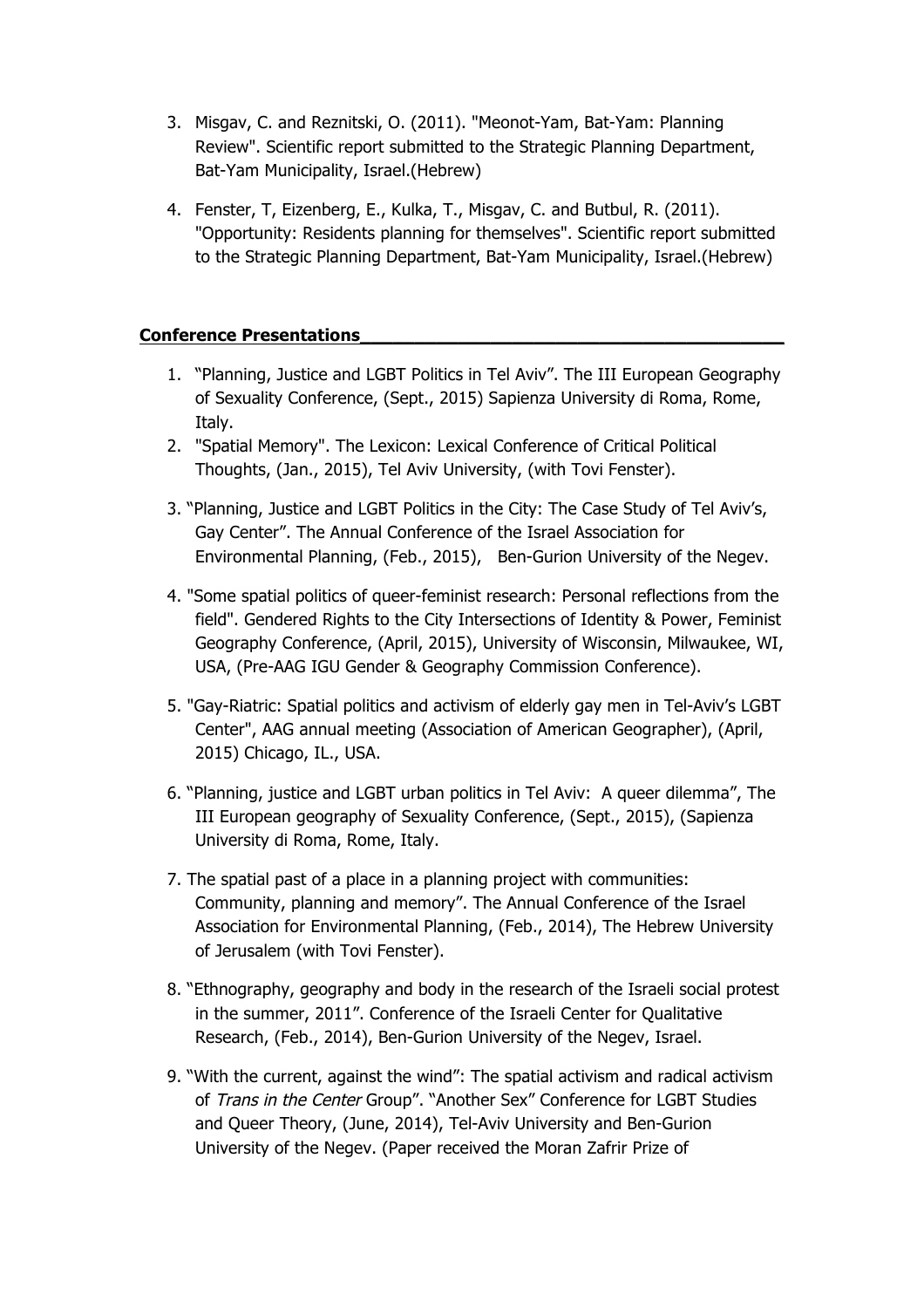Transgender and Queer Research and was presented as part of a special session.).

- 10. "What is geography of sexuality? Theory and research in the Israeli context". Introduction to the Special Session I organized under the title "Queer in the City: Geography of Sexuality in the Israeli Context". The Israeli Geographical Association Annual Conference, (Dec., 2014), The University of Haifa.
- 11. "Spatial Activism". CityState: Lexical-Political international workshop, Minerva Institute, (June, 2013), Tel Aviv University (lecture in English).
- 12. "Dirty dancing: The (none) fluid geographies of a queer night club in Tel Aviv". 4th International and Interdisciplinary Conference on Emotional Geographies University of Groningen, (July, 2013), Groningen, the Netherlands. (With Lynda Johnston)
- 13. "Some spatial politics of queer-feminist research: Personal reflections from the field". The II European Geographies of Sexualities Conference, (Sept., 2013), University of Lisbon, Portugal.
- 14. "Sexuality and Gendered Activism: The Reconstruction of spaces in "Trans in the Center" group". AAG annual meeting (Association of American Geographer), (March, 2012), New York, NY, USA.
- 15. "From feminist methodology to queer methodology: On knowledge, research and space". Zhirut Mehamirvach ("Mind the Gap") – The Second Jerusalem Conference for Academy, Ground and LGBTQ Community in Israel, (May, 2012), Layfer Institute of Women and Gender Studies, The Hebrew University of Jerusalem.
- 16. "Mizrachiot". The Lexicon: Eight Lexical Conference of Critical Political Thoughts, (June, 2012), Tel-Aviv University.
- 17. "Moments of spatial activism: Levinski protest camp in Tel Aviv, summer 2011". RBG-IGS annual Conference (Royal British Geographical Association), (July, 2012), Edinburg, UK.
- 18. "Between complicity and subversion: Two types of spatial activism and politics in the municipal community LGBT center**".** The Israeli Geographical Association Annual Conference**,** Ben-Gurion University of the Negev, (Dec., 2012), Beer-Sheva, Israel.
- 19. "Residents planning their own space: Meonot-Yam Project, Bat-Yam". The Annual Conference of the Israel Association for Environmental Planning, (Feb., 2011), Ben-Gurion University, Beer-Sheva, Israel. (Paper presented with Efrat Eisenberg and Tovi Fenster).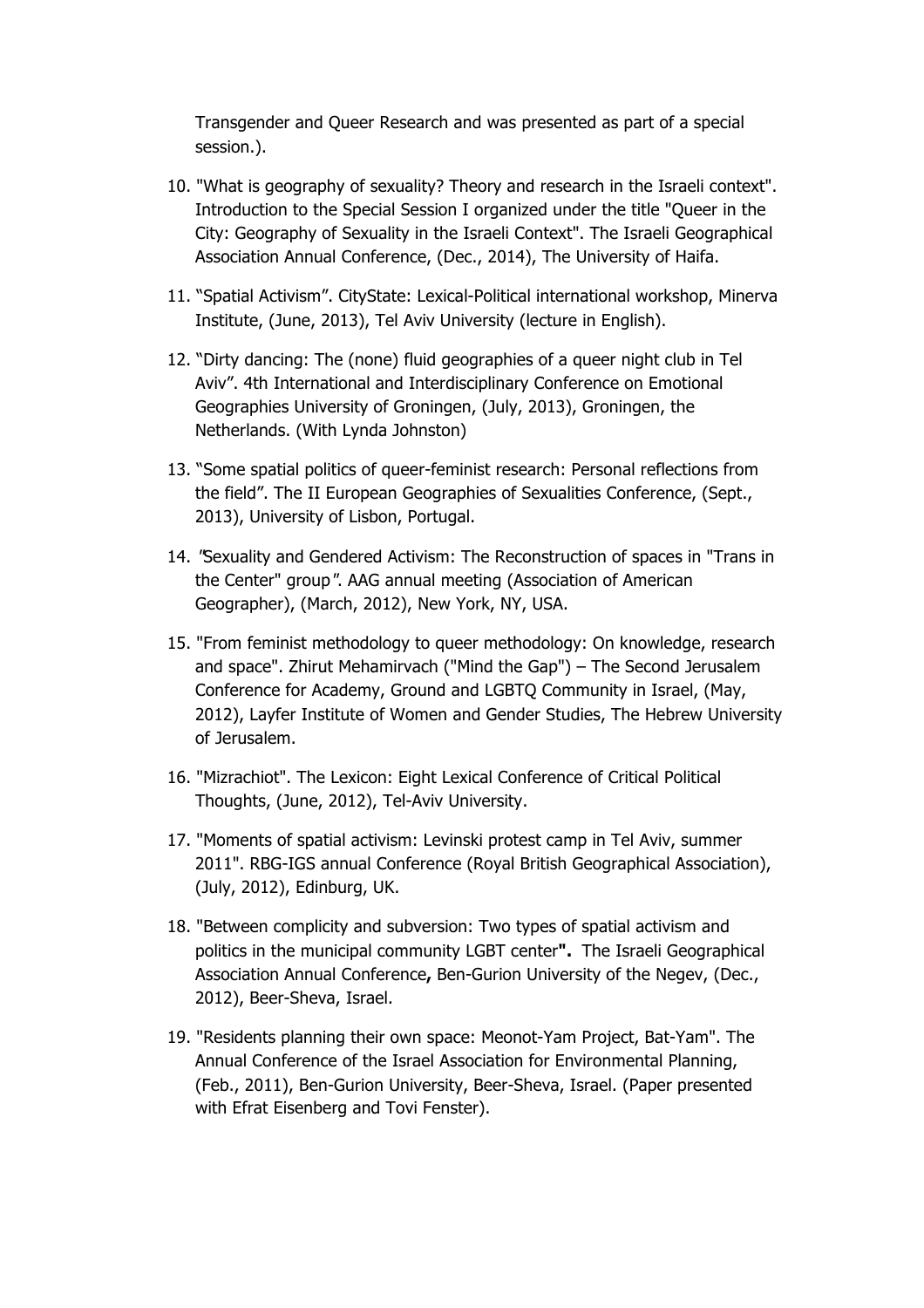- 20. "Sweating men/ women wearing night dresses: The spatial politics of the gendered and sexualized body in Ha'oman 17 club". Another Sex Conference, (June, 2011), Tel Aviv University, Tel Aviv, Israel.
- 21. "Sexuality and gendered activism: Reconstruction of spaces in Tel Aviv Jaffa, Israel". European Geographies of Sexualities Conference, (Sept., 2011), Hogeschool-University, Brussels, Belgium.
- 22. "The Past for the Future: The role of spatial memories in planning process with community". The Israeli Geographical Association Annual Conference, (Dec., 2011) Tel Aviv University, Tel Aviv, Israel.
- 23. "Mental maps as a method for exploring the local knowledge". Conference of the Israeli Center for Qualitative Research, (Feb., 2010), Ben-Gurion University of the Negev, Israel.
- 24. "The Night Club: The sexualized body, identity and space, IGU Gender and Geography Commission Conference. (July, 2010), Ein Kerem, Jerusalem, Israel.
- 25. "Next Year in Tel Aviv": Queering the representations from the "Inside" and the "Outside". Conference "Spaces of Difference", (Oct., 2010) University of Milano-Bicocca, Milano, Italy (paper presented with Fiammetta Martigani).
- 26. "New spaces in the Israeli city? Gender and sexuality activism in Tel Aviv". The Israeli Geographical Association Annual Conference, (Dec., 2010), The Hebrew University, Jerusalem, Israel.
- 27. "The urban space as viewed by gay people in Tel-Aviv Jaffa". The Annual Conference of the Israeli Association of Sociology, (Feb. 2009), The College of Management, Rishon LeZion, Israel.
- 28. "Embodiment and space in environmental and queer riots/struggles in a global world". IGU Gender and Geography Commission Conference. (May, 2009), Szeged – Timisoara, Hungary – Romania.
- 29. "Activism for spatial justice: body, identity and memory in the urban environment". The Israeli Geographical Association Annual Conference, (Dec., 2009), The University of Haifa, Israel.
- 30. "Pink City/White City The urban space of Tel Aviv-Yafo as viewed by gay people and its expression in cognitive maps". Another Sex Conference, (May, 2008), Tel Aviv .University, Tel Aviv, Israel
- 31. "The urban space in Tel Aviv-Yafo as viewed by gay people", IGU-International Geographical Union, the Worldwide Conference, (Aug., 2008), Tunis, Tunisia (Lecture in English).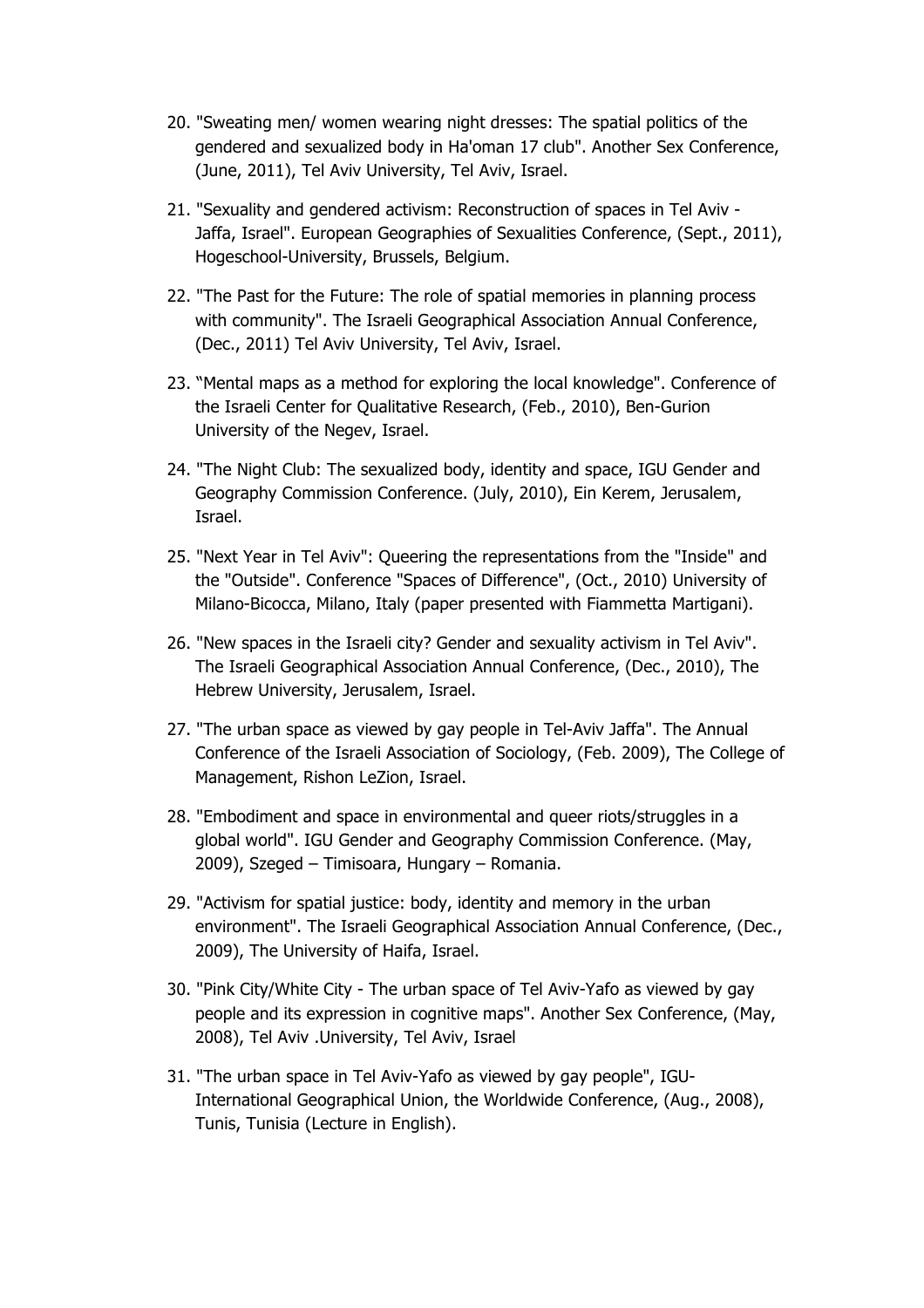- 32. "Pink City/White City The urban space of Tel Aviv-Yafo as viewed by gay people and its expression in cognitive maps". The Israeli Geographical Association Annual Conference, (Dec., 2008) Bar-Ilan University, Ramat-Gan, Israel.
- 33. "Gay and lesbian urban space and its meaning for planning and development: Tel Aviv-Yafo: A Case study ". The Annual Conference of the Israel Association for Environmental Planning, (Feb. 2006), Herzliya, Israel.
- 34. "Tel Aviv-Yafo: Urban space from a gay and lesbian point of view". Architecture and Space: Interdisciplinary Views, (May, 2006), Technion – Israel Institute of Technology, Haifa, Israel (Lecture in English).
- 35. "Private and public spaces from a gay point of view". The Israeli Geographical Association Annual Conference, (Jan., 2006), The Hebrew University in Jerusalem, Israel.
- 36. "Rethinking the private and public spaces as seen through queer eyes". Another Sex Conference, (May, 2005), Tel-Aviv University, Israel.

# **Invited Speaker\_\_\_\_\_\_\_\_\_\_\_\_\_\_\_\_\_\_\_\_\_\_\_\_\_\_\_\_\_\_\_\_\_\_\_\_\_\_\_\_\_\_\_\_\_\_**

- 1. "Queer Sexuality and the city: From Gray Past to a Pink Future״, Other Urbanism(s), (June 2016), MUrbDes Graduate Program in Urban Design Bezalel Academy of Arts and Design Jerusalem Hansen Campus, Jerusalem Israel
- 2. "Spatial Activism: Theory, methodology and new concepts", Rubin Forum, School of History, (Dec, 2015), Tel-Aviv University.
- 3. "Planning, justice and LGBT urban politics in Tel-aviv: A queer dilemma", presented at the 7th German-Israeli Frontiers of Humanities Symposium, organized by The Israeli Academy of Science and The Alexander Von Humboldt Foundation, (October, 2015), Kibbutz Tzuba, Israel.
- 4. Discussant to Manuela Lavinas Picq (keynote speaker), The III European Geography of Sexuality Conference, (Sept., 2015) Sapienza University di Roma, Rome, Italy.
- 4. "Spatial Activism: Theory, methodology and new concepts", Colloquium of the Department of Geography and Human Environment, (June, 2015), Tel Aviv University.
- 5. Participant in a roundtable entitled "Queer research in the social sciences", The Annual Conference of the Israeli Association of Sociology, (Feb. 2015) The Emek –Hayarden College**.**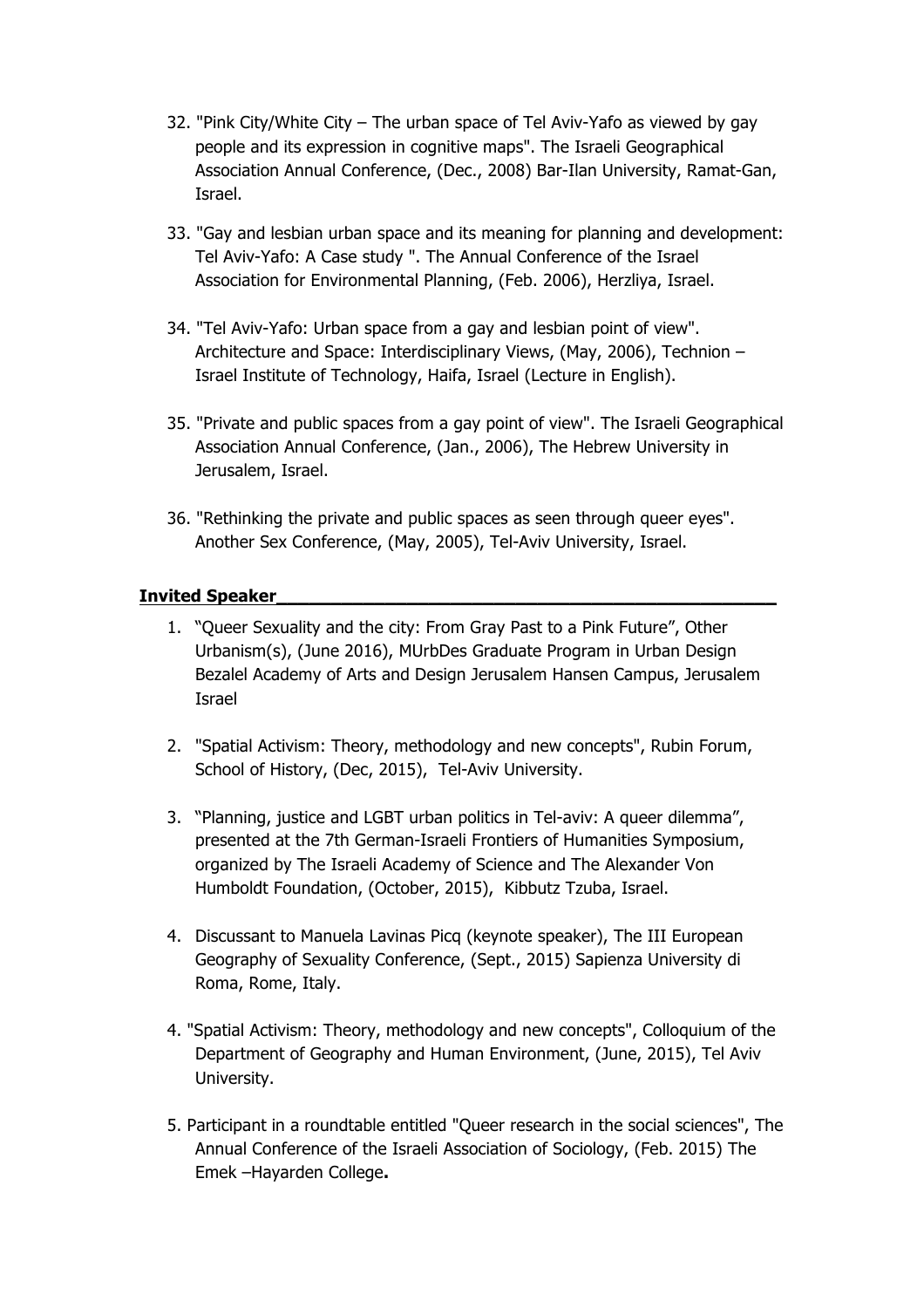- 6. Geo-Body: Bodies and cultural geographies". Cultural Geography workshop, (Oct., 2014), Kay College, Beer-Sheva.
- 7. "The past for the future: The role of spatial memories in the planning process with community". Colloquium of the Department of Geography and Environmental Development, (June, 2012), Ben-Gurion University of the Negev.
- 8. "Professional and local knowledge and the use of mental maps in planning with communities". Planning course, Bezalel Academy of Art and Design, (April, 2012), Jerusalem.
- 9. "The urban space of Tel-Aviv Jaffa from a queer view: Perspectives, needs and the planning practice". Community's conference, (Sept., 2011), HIT- Holon Institute of Technology.
- 10. "Planning with communities: The case of Meonot-Yam, Bat-Yam". Colloquium of the Department of Geography and Human Environment, (May, 2011), Tel Aviv University.

# **Honors and Awards \_\_\_\_\_\_\_\_\_\_\_\_\_\_\_\_\_\_\_\_\_\_\_\_\_\_\_\_\_\_\_\_\_\_\_\_\_\_\_\_\_\_\_**

- 1. 2014 Moran Zafrir Prize for Transgender and Gender Crossing Research, Tel Aviv University (monetary reward)
- 2. 2009-2012 –The School of History and PECLAB, Tel Aviv University Full Scholarship for Excellence Fellowship.

# **Travel Grants from Conference Organizers\_\_\_\_\_\_\_\_\_\_\_\_\_\_\_\_\_\_\_\_\_\_\_\_\_\_**

1. European Association of Israel Studies Annual Conference (2016, SOAS, London).

2. European Geographies of Sexuality Conferences (2015, Rome; 2013, Lisbon; 2011, Brussels).

3. "Emotional Geographies" Grooningen, the Netherlands, (2013)

## **Academic Reviews\_\_\_\_\_\_\_\_\_\_\_\_\_\_\_\_\_\_\_\_\_\_\_\_\_\_\_\_\_\_\_\_\_\_\_\_\_\_\_\_\_\_\_\_**

Reviewer for the following peer reviewed journals:

Gender, Place and Culture: A Journal for Feminist Geography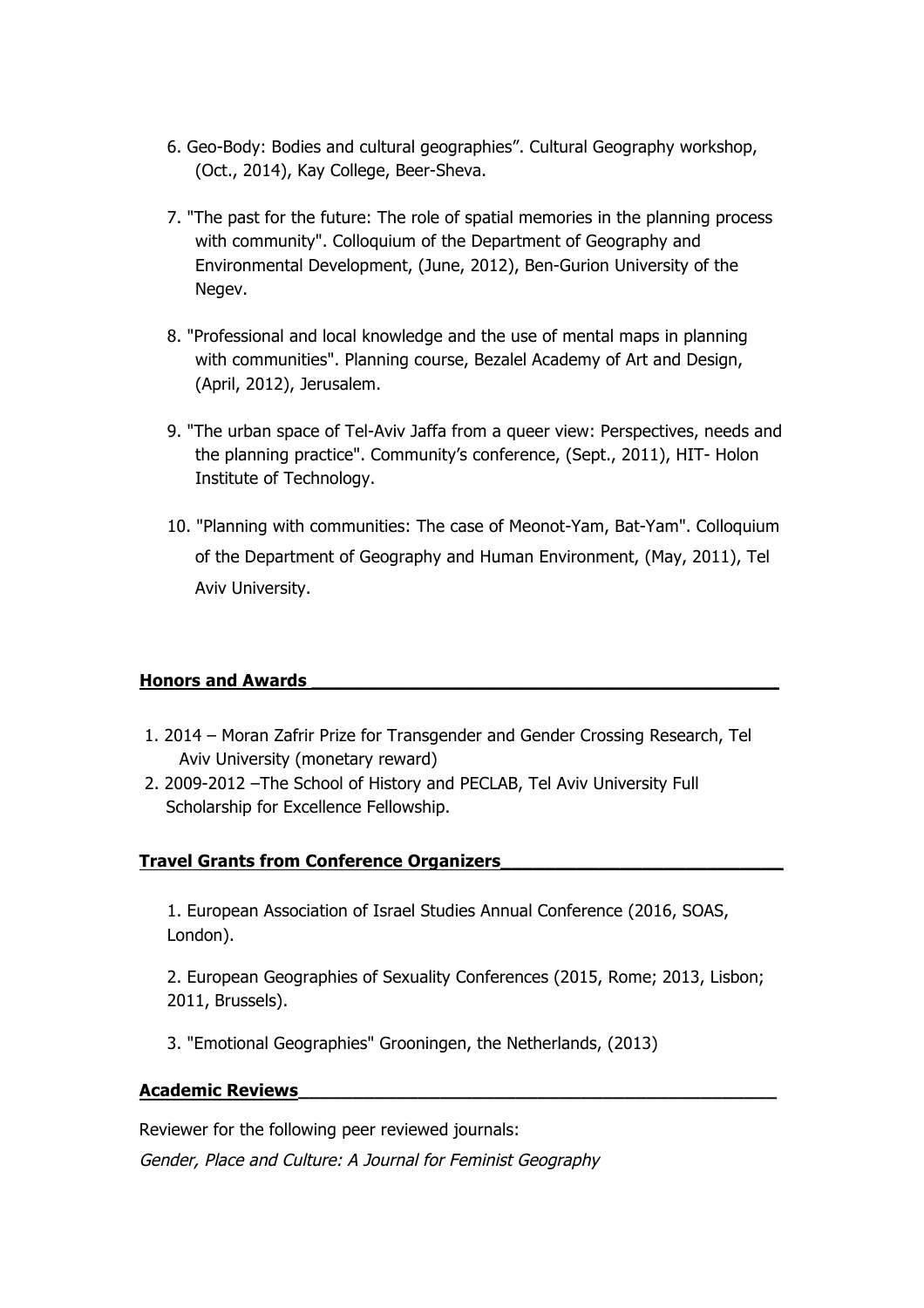HAGAR- Studies in Culture, Politics and Identities Urban Studies Journal of Homosexuality Transport Reviews Theory and Criticism (Hebrew) Zmanim – Historical Quarterly (Hebrew)

# **Academic and Professional Administration\_\_\_\_\_\_\_\_\_\_\_\_\_\_\_\_\_\_\_\_\_\_\_\_\_\_**

## **Conference Organizer**

- 1. International Workshop (With Prof. Tovi Fenster) "Contested Urban Spaces in the  $21<sup>st</sup>$  Century: Planning with Recognition", Tel Aviv University, 2012.
- 2. Pre-Conference Meeting of the Commission of Gender and Geography, IGU (International Geographical Union) (with Prof. Tovi Fenster and Dr. Orna Blumen) Jerusalem, July, 2010.
- 3. Annual Conference, "Bimkom" organizer (with others) "On Planning and Borders", 2003.

# **Organizing Committee Member**

- 1.  $13<sup>th</sup>$  Lexical conference, Minerva Center for the Humanities, Tel-Aviv University and Department of Politics and Government, Ben-Gurion University of the Negev, Ben-Gurion University of the Negev, 2016.
- 2.  $12<sup>th</sup>$  Lexical conference, Minerva Center for the Humanities, Tel Aviv University, 2015.
- 3. Workshop entitled "Knowledge in this place", Minerva Center for the Humanities and The Safra Center for Ethics, Tel Aviv University, 2015.
- 4. "Bimkom" Planners for Planning Rights (NGO), 2015.
- 5. "Another Sex" (2013, 2014, 2015), Tel Aviv University.
- 6. "Cities of Tomorrow" Conference, Tel Aviv University, 2009
- 7. "Bimkom"- Planners for Planning Rights. Participation in the planning rights workshop, Sderot, 2003-2004.

## **Professional Organizations\_\_\_\_\_\_\_\_\_\_\_\_\_\_\_\_\_\_\_\_\_\_\_\_\_\_\_\_\_\_\_\_\_\_\_\_\_\_**